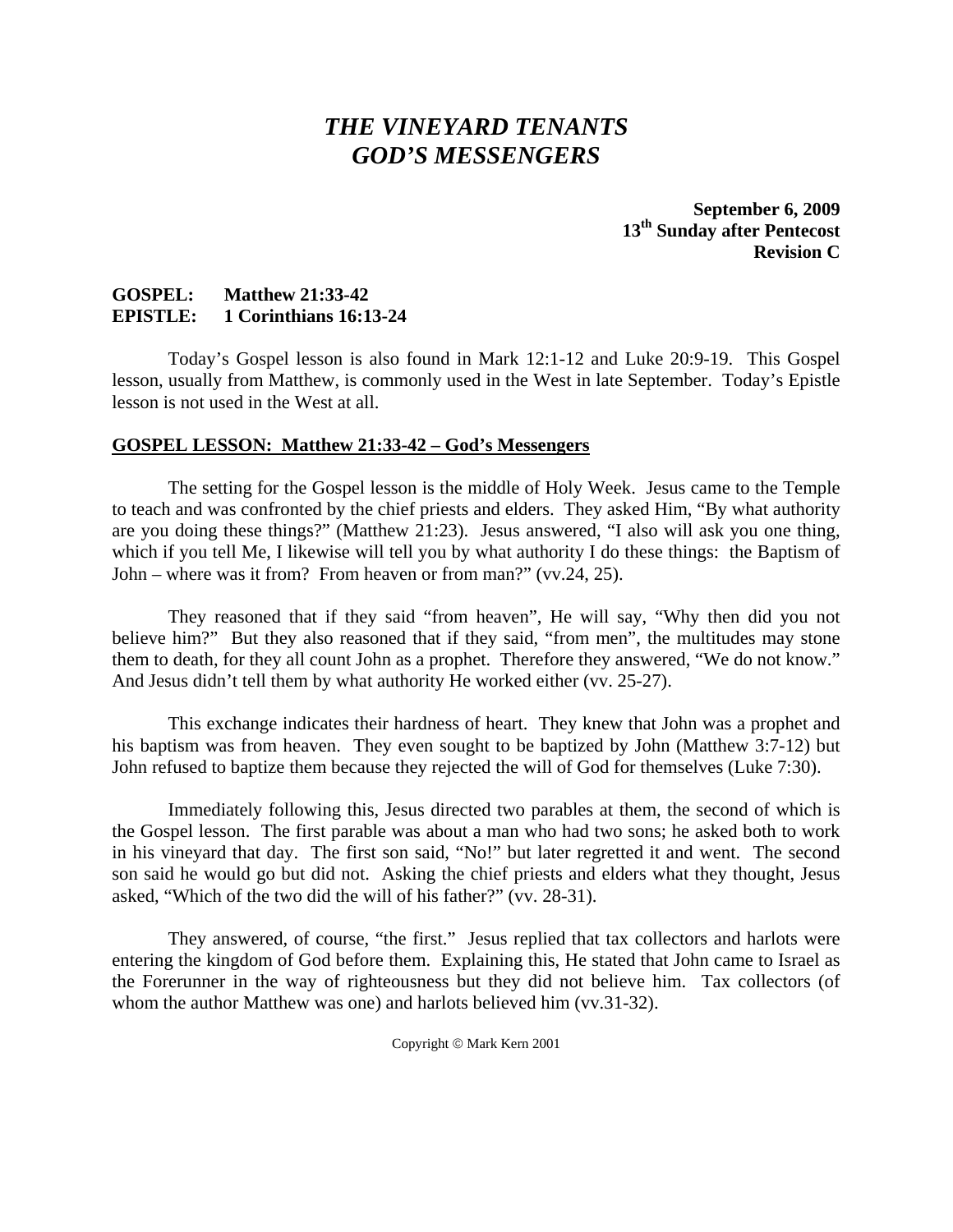John Chrysostom  $(4<sup>th</sup>$  Century) explains it thus: John the Baptist came to them and they did not accept him. He did not come to the tax collectors and harlots, but they received him. Even after this, they did not become jealous and enter in. Thus the Lord said (Matthew 19:30): "The first shall be last and the last first" (Homily LXVII on Matthew 21).

 The imagery of the vineyard was carried over into the second parable also; where the vineyard represents the entire Old Covenant relationship of Israel to the Lord. Isaiah used a very similar parable (Isaiah 5:1-7) where "the vineyard of the Lord of Hosts is the house of Israel" (Isaiah 5:7). John the Baptist was one of the messengers the Lord sent to His vineyard. In iconography, John is depicted having wings like an angel since the word "angel" means messenger (Malachi 3:1).

 In the second parable Jesus told (our Gospel lesson), a certain landowner planted a vineyard, set a hedge around it, dug a winepress in it and built a tower. Recent excavations have shown that the purpose of the tower was similar to that of a wine cellar today for aging wine. The expectation, then, was quality wine!<sup>[3](#page-1-0)</sup> He then leased it to vinedressers and went to a far country. At various times He sent His servants to receive fruit from it but the vinedressers beat, killed and stoned them. Finally, He sent His Son saying, "They will respect My Son." But the vinedressers said, "This is the Heir, let us kill Him and seize His inheritance"; and they did so (vv.33-39).

 Jesus then asked them what the owner of the vineyard will do to the vinedressers when He comes. They replied, "He will destroy those wicked men miserably and lease His vineyard to other vinedressers who will render to Him the fruits in their seasons" (vv.40-41).

 Taking them at their own words, just as the Prophet Nathan had done with King David (2 Samuel 12:1-10; compare Luke 19:22), the Lord said, "Have you never read in the Scriptures: "The stone which the builders rejected has become the chief cornerstone. This was the Lord's doing and it is marvelous in our eyes" (Psalm 118:22, 23; compare Isaiah 28:16). He continued, "The Kingdom of God will be taken from you and given to a nation bearing the fruits of it." "And whoever falls on this (corner)stone will be broken, but on whomever it falls, it will grind him to powder"  $(vv.42-44)$ .

 At this, they tried to lay hands on Jesus, but couldn't do it publicly because the crowds regarded Jesus as a Prophet (v.46). Two days later on Maundy Thursday, they were able to lay hands on Him at night, thanks to Judas' betrayal (Matthew 26:47ff).

 In this parable there is some important imagery that applies to us today. The vineyard is the Kingdom of God on earth, and the vinedressers then were the chief priests and the elders. Jesus said, "The Kingdom of God will be taken from you and given to a nation bearing the fruits of it" (v.43). the Church is now that nation as the Israel of God (Galatians 6;16) and has been given the keys to the Kingdom of Heaven (Matthew 16:19, 18:18).

 The hedge around the vineyard was the Mosaic Law, which tended to keep outsiders out and the faithful in. The fruit produced by the vineyard, in the words of John Chrysostom was "their obedience, the proof of it by their works" (Ibid.). To this end the vineyard had a winepress

<u>.</u>

<span id="page-1-0"></span><sup>&</sup>lt;sup>3</sup> Walsh, Carey, "God's Vineyard" **Bible Review**, Aug. 1998, pg. 43-49.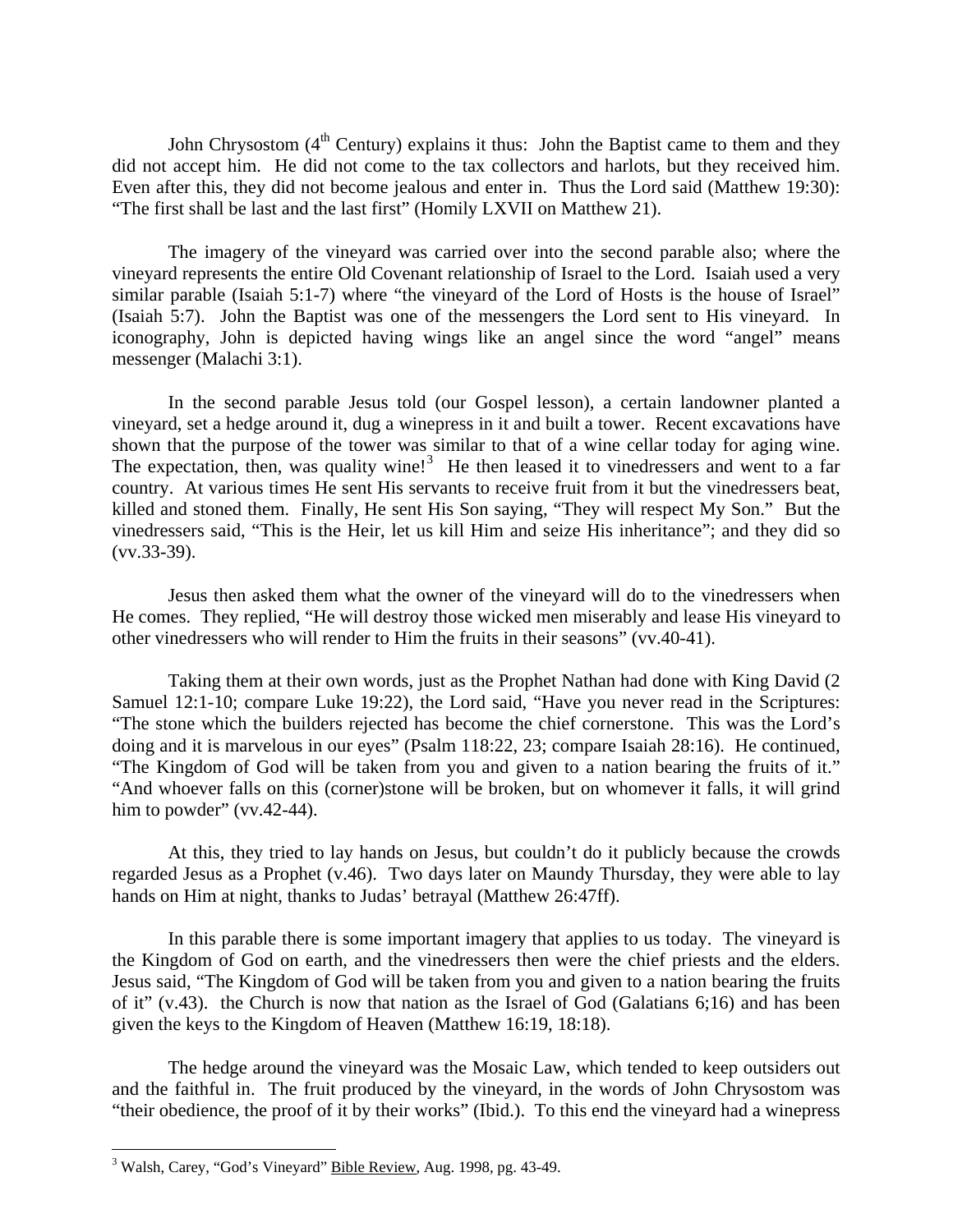(v.33) to help extract the maximum from the fruit and a tower as a beacon to the world (Exodus 19:5-6; Deuteronomy 28:1, 28:12; Isaiah 42:6). A practical purpose of the tower in ancient vineyards was to provide a cool quiet place for aging the wine. The implication of the vineyard in the Gospel lesson is that quality wine will be produced.

 John Chrysostom comments: "He left little for them to do but to take care of what was there and to preserve what was given to them…. For when they came forth out of Egypt, He gave a Law, and set up a city, and built a Temple and prepared an altar. By His going into a far country, He means His great long-suffering and not always bringing the punishments close upon their sins" (Ibid.).

 The servants He sent to receive the fruits were the prophets. "But they even here showed their wickedness, not only failing to give the fruit, after having enjoyed so much care, but also by showing anger towards them that came. They not only were angry for no reason, but even filled their hands with blood; and while deserving punishment, themselves inflicted punishment (compare Matthew 23:37). Therefore He sent both a second and a third company both that the wickedness of these might be shown, and the love towards man of Him who sent them" (Ibid.).

 Today we have a similar situation, where the priests and bishops have taken the place of the prophets as the Lord's servants sent to receive the fruit of the vineyard. How many times do they urge us to forgive one another, to embrace and to be reconciled within the Body of Christ (the vineyard), but we refuse. In the Lord's eyes, refusal to reconcile and forgive is as bad as murder (Matthew 5:21-26).

Other examples of the fruit of the vineyard are our words of praise to God (Hebrews 13:15), and our deeds that show love to our brothers and sisters (Matthew 25:31-46)

 Finally, the landowner sent His son, saying, "They will respect My Son" (v.37). Why should He say this after such a long history of abusing the prophets? Chrysostom's comments are (1) that this is what they ought to have done, (2) that this is another extension of the Lord's long-suffering, and (3) that they might fill up the measure of their fathers' guilt (Matthew 23:29-32) and be without excuse (compare Isaiah 1:15, Hosea 4:2, Micah 3:10). To this one might add in all the incredible miracles Jesus performed. Certainly this should have generated considerable respect.

 The inheritance that the vinedressers – and the chief priests – wanted to seize was control of the Kingdom of God on earth. This was why Satan was so eager to crucify the Son of God (1 Corinthians 2:7-8) and why he was willing to trade all the kingdoms of the world for it (Matthew 4:8-10).

 As to what the landowner will do to the wicked vinedresser, the chief priests' reply was prophetic. They themselves are now in hell (Matthew 23:34-36) and the vineyard has been leased to other vinedressers who are expected to render to Him the fruits in their seasons (vv.41- 43). The fruits vary from season to season: sometimes fasting and repentance; other times feasting and thanksgiving. If we, like them, refuse to render to Him the fruit He expects, He may lease the vineyard to others also. Paul uses a similar analogy: the grafting of the Gentiles as branches into a cultivated olive tree and cutting off the natural branches. "Do not be haughty, but fear. For if God did not spare the natural branches, He may not spare you either" (Romans 11:16-26).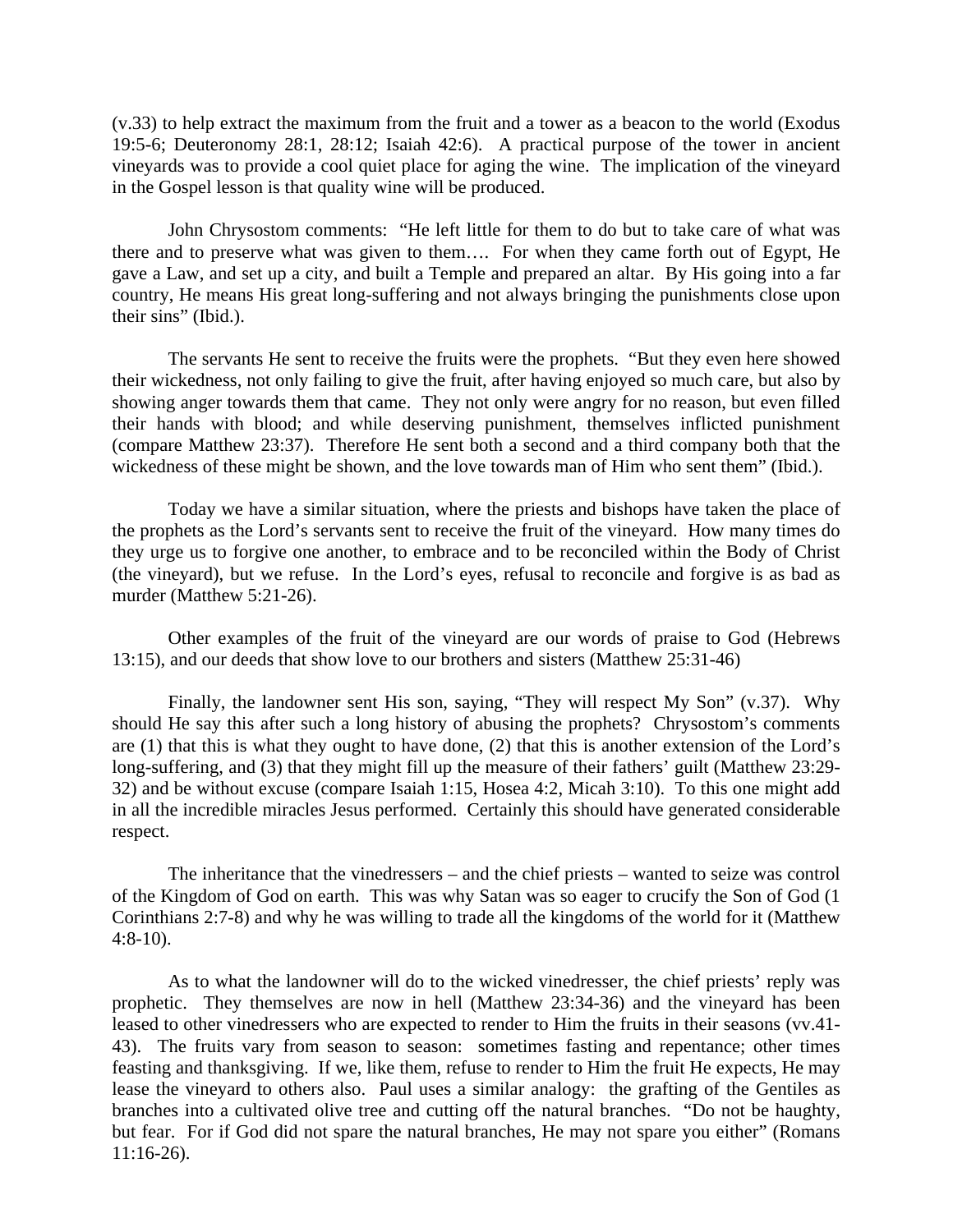The chief priests realized the impact of what Jesus was saying: that is, the Kingdom of God being given to others. Luke records their reaction as "may it never be!" (Luke 20:16). But the Lord quoted Psalm 118:22-23 about the Stone which the builders (the chief priests) rejected becoming the chief cornerstone and how "this was the Lord's doing and it is marvelous in our eyes" (Psalm 118:23, Matthew 21:42). This Psalm was also quoted by the Apostle Peter in testifying before the Sanhedrin a few months later (Acts 4:8-12) and by Peter later in his first Epistle (1 Peter 2:6-8; see also Ephesians 2:20).

 Jesus concluded the parable by combining some prophecies about Himself. He said, "Whoever falls on this stone will be broken, but on whomever it falls, it will grind him to powder" (v.44). The falling and being broken is explained by Isaiah as Israel stumbling over the stone (Isaiah 8:14-15; quoted in 1 Peter 2:8). Chrysostom says this stumbling includes being offended by the stone (Ibid.).

 The grinding to powder is a reference to Daniel's prophecy about the stone that was cut out of the mountain without hands (Daniel 2:31-45). This stone promptly crushed all the great kingdoms of the world until no trace was found of them and the wind carried them away (like dust blows away). Chrysostom linked Daniel's prophecy to the destruction of Jerusalem in c. 70 AD (Ibid).

 How about us? Are we offended by some things the Scripture teaches? Do we have little areas of our lives that are off limits? When God's messengers come to us in our part of the vineyard and expect fruit in its season, we need to be ready to receive them, to welcome what they say and to thank God for His bounty. As the Lord said, "He who receives a prophet in the name of a prophet shall receive a prophet's reward. And he who receives a righteous man in the name of a righteous man shall receive a righteous man's reward" (Matthew 10:41).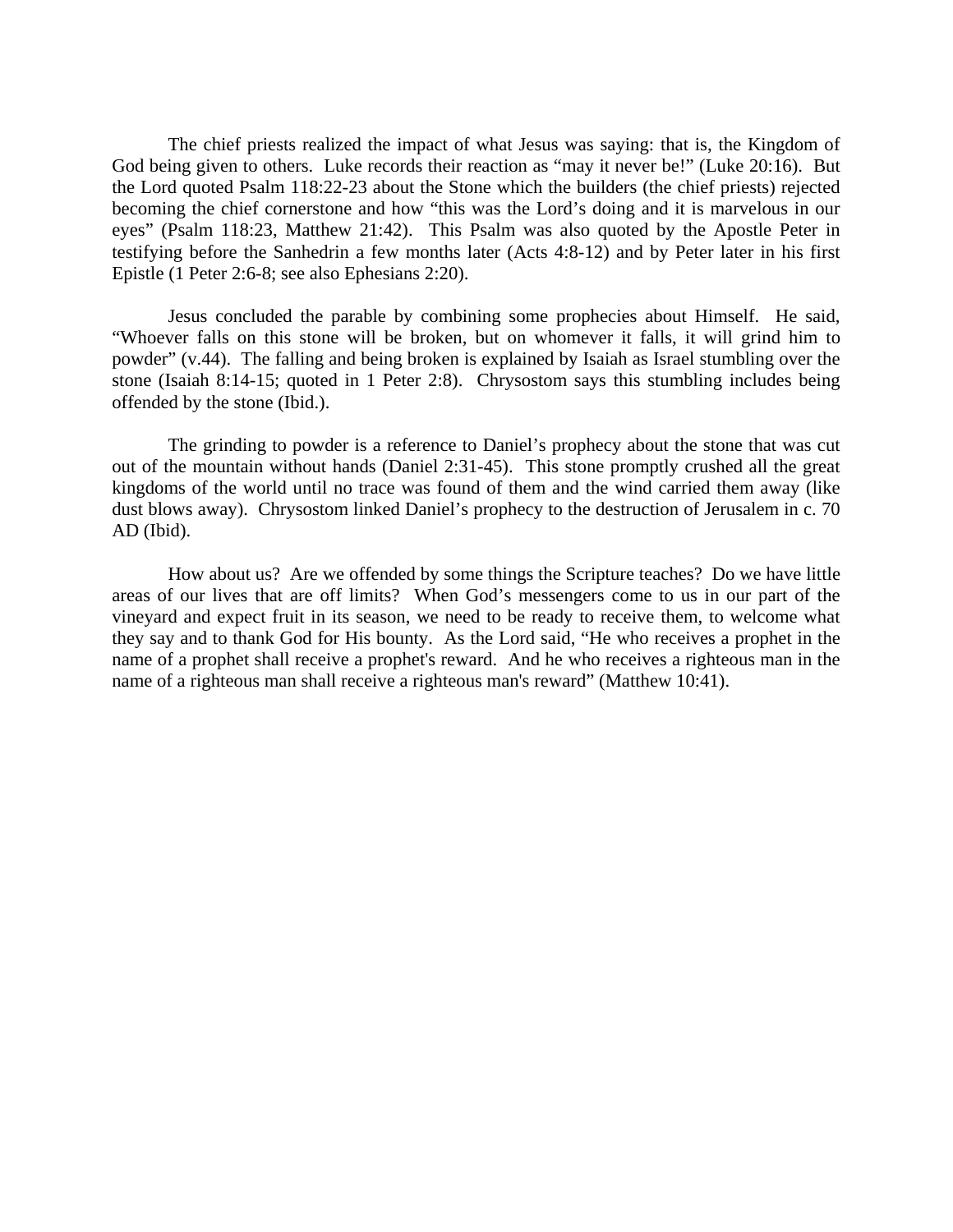## *GOD'S MESSENGERS*

**September 6, 2009 13th Sunday after Pentecost Revision C**

## **EPISTLE LESSON: 1 Corinthians 16:13-24**

Today's Epistle lesson is not used in the West at all.

#### **Background for the Church in Corinth**

 Paul founded the Church in Corinth about 51 AD toward the end of his Second Missionary Journey and stayed there a year and a half (Acts 18:11). Silas was traveling with Paul at the time along with Luke, Timothy and Andronicus, where all but Paul were of the original Seventy. Luke was left behind to oversee the Macedonian Churches. (Note switch in tenses from "we" to "they" and back to "we" in Acts 16:16, 17:1, 20:6). Silas was left behind in Corinth and was later Bishop of Corinth. (Note that we never hear from Silas again traveling with Paul after he arrived in Corinth, Acts 18:5).

 Before Paul arrived in Corinth for an extended stay again in late 55 AD, he wrote four letters to Corinth (two of which are lost) and paid the Church one brief visit. For more details on this sequence of events, see the Epistle lesson for the  $14<sup>th</sup>$  Sunday after Pentecost. In the interval from 52 to 55 AD, Apollos and the Apostle Peter visited Corinth. Apollos was one of the original Seventy, but must have been back home in Alexandria at the time of Pentecost. He knew only the baptism of John in 53 AD when he came to Ephesus (Acts 18:24-28). Aquila and Priscilla, the overseers Paul left in Ephesus (Acts 18:18-19), straightened Apollos out and also wrote to the Churches in Achaia (Athens and Corinth) to receive Apollos when he arrived (Acts 18:27). Apollos proceeded to help out by vigorously refuting the Jews publicly showing from the Scriptures that Jesus is the Christ (Acts 18:28). In 1 Corinthians 3:8, Paul said that he and Apollos are one; that is, of one mind in the work of establishing the Churches.

 The same can be said for the relationship between Paul and Peter. Peter visited Corinth in the early 50's on his way to Rome. He obviously made a big impression in Corinth since there were factions that had developed by 55 AD (1 Corinthians 1:12) centered around Paul, Apollos, Peter and none of the above (i.e. Christ!!) On Peter's way to Corinth, Paul met him in Macedonia and together they ordained four bishops:

| Olympas      | Philippi           |
|--------------|--------------------|
| Jason        | Thessalonica       |
| <b>Silas</b> | Corinth            |
| Herodion     | Patras (SW Greece) |

Thus we can definitely say that Peter and Paul were one in the work also.

Copyright © Mark Kern 2001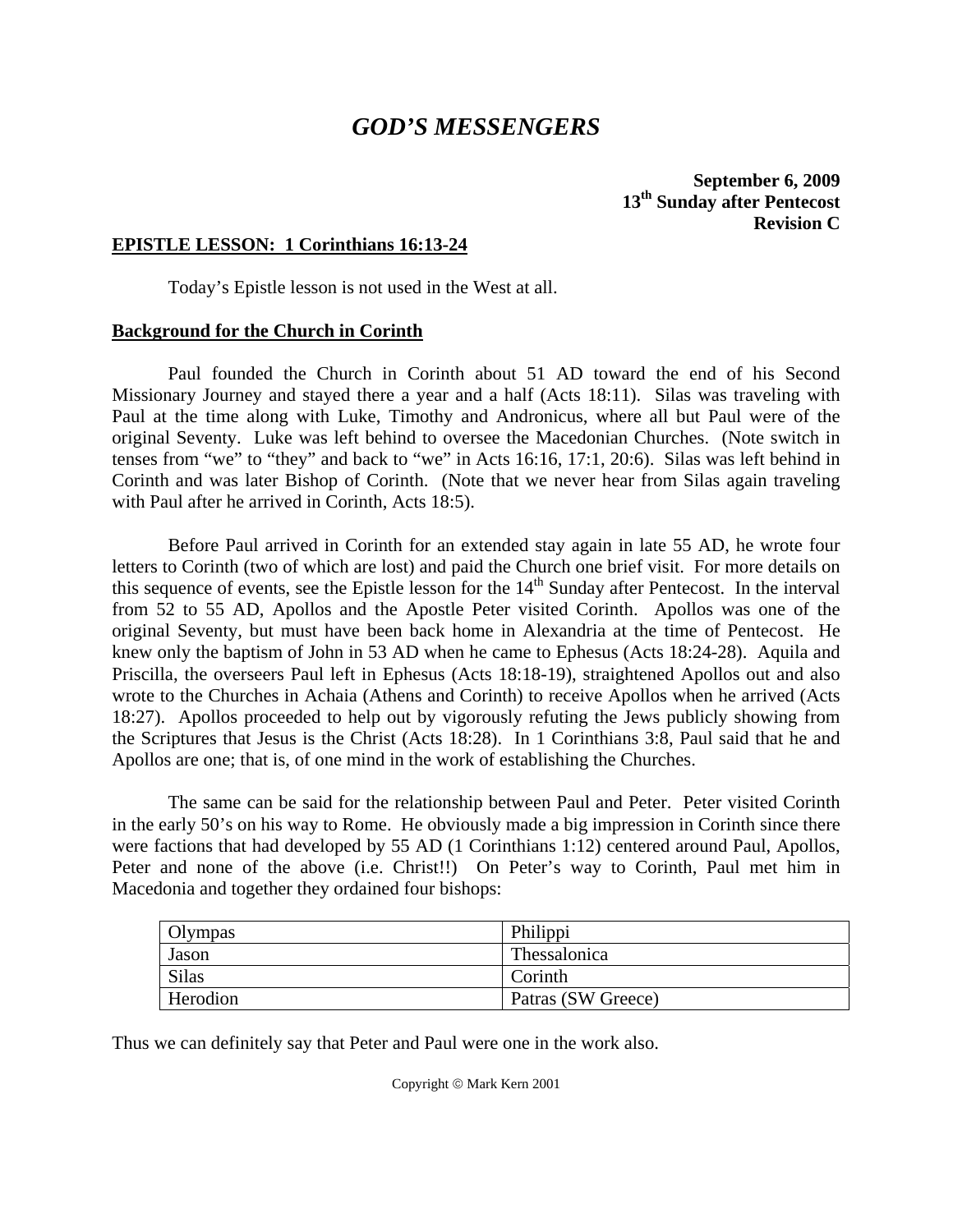From a detailed study of Paul's Missionary Journeys (Appendix A), we see that Paul worked with at least 60 of the original members of the Seventy at some point. Many of them like Luke, Timothy, and Titus traveled with him a lot. In addition, Paul had some contact with Peter, John, Andrew and Philip.

## **Examples of God's Messengers**

In writing to the Corinthians, Paul had some major issues to deal with. Among them:

- Factions: Four rival groups competing  $(1$  Corinthians 1:12ff)
- Immorality: Incest worse than the Gentiles (1 Corinthians 5:1ff)
- Quarrels: Virgins vs. Married (1 Corinthians 7:1ff)
	- Food offered to idols (1 Corinthians 8:1ff)
- Heresy: Gnostics denying the resurrection from the dead (1 Corinthians 15:12ff)

Since communication and travel was much slower than today, Paul had to depend on messengers to tell him what was going on and to bring some words of correction and instruction back. Among these messengers were Timothy (4:17; 16:10, 11), Apollos (16:12), and Stephanas, Fortunatus and Achaicus (16:15-17). All of these except Stephanas were members of the Seventy (Luke 10:1-24). These messengers played the same role as the servants in the Gospel lesson whom the Lord sent to the vineyard to receive the fruits of it.

 The Epistle lesson is the conclusion to a long letter that covered many things. Paul summarizes this by reminding us that one of the messages we carry is the love of God and that we should do all things out of love (16:14) as he had mentioned earlier in the Epistle (13:1-13). John Chrysostom commented on this as follows:

 "For if this had not been neglected, they would not have been puffed up, they would not have said, 'I am of Paul, and I of Apollos.' If this had existed, they would not have gone to law before heathens, or rather they would not have gone to law at all. If this had existed, that notorious person would not have taken his father's wife; they would not have despised the weak brethren; there would have been no factions among them; they would not have been vainglorious about their gifts. Therefore it is that he says, 'Let all things be done in love'" (Homily XLIV on 1 Corinthians 16).

 From there, Paul gives an example of love in the household of Stephanas. Paul had baptized Stephanas' household (1:16) and referred to them as the firstfruits of Achaia (16:15). Achaia was a large area and included Corinth and Athens. Epaenetus, another of the Seventy, was also mentioned as the firstfruits of Achaia to Christ (Romans 16:5) in the Epistle to the Romans that was written perhaps a year later. If Stephanas' household and Epaenetus were both firstfruits of Achaia, then it may be that Epaenetus was part of Stephanas' household, that this was a beginning monastic community, and the Fortunatus and Achaicus had joined them. They had "devoted themselves to the ministry (literally the Deaconate) of the saints" (16:15) in a church where remaining a virgin was strongly encouraged (7:1, 25-38). Paul had to write to tell them that it's really okay to marry – as if some thought it was sinful  $(7:28)$ .